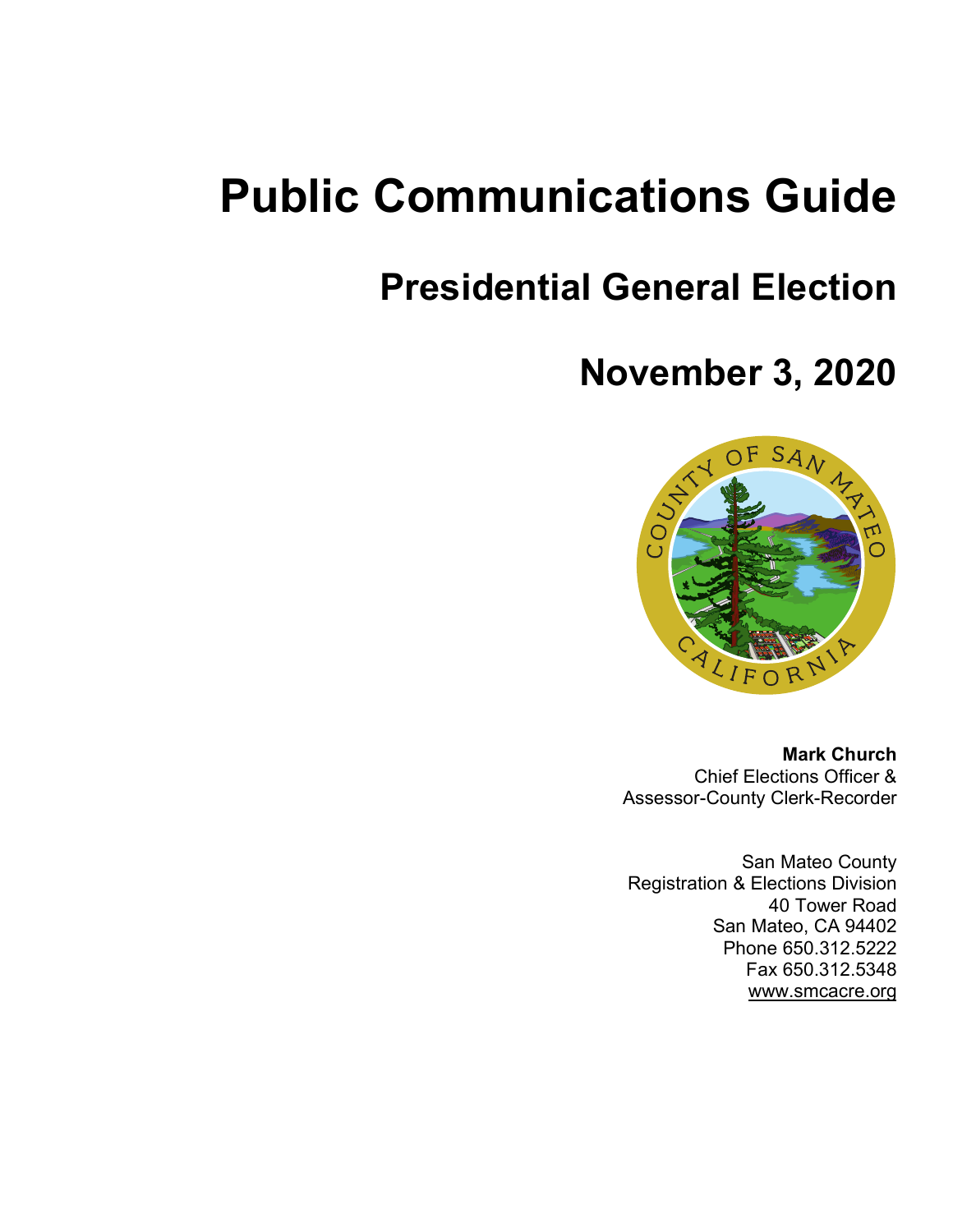

OFFICE OF **ASSESSOR-COUNTY CLERK-RECORDER & ELECTIONS** COUNTY OF SAN MATEO

Dear Election Partners:

It is my pleasure to present our Public Communications Guide for the November 3, 2020 Presidential General Election.

This guide is created to recognize our unprecedented circumstances of administering an election during a global pandemic. We respond to a variety of questions and comments from voters, candidates, interest groups, community organizations, the media and others about the safety, access, and logistics of voting this November. We aim to equip our election partners with a comprehensive communications toolkit, ensuring a unified message to our voters that voting in San Mateo County is safe, secure and convenient.

To help you understand and provide information about election rules, procedures, dates and activities, and to do so with uniformity among all the members and volunteers within your organization, we have put together this reference guide. We ask you to share this guide with each one of your associates who will be communicating with voters.

The Public Communications Guide contains:

- 1. Election Messaging during COVID-19
- 2. Important Dates and Deadlines
- 3. The Mechanics of the All-Mailed Ballot Vote Center Election
- 4. Frequently Asked Questions
- 5. Tools and Resources

My staff will field many calls and inquiries, but many voters will call you as a trusted and familiar source of information. Please don't hesitate to refer people to our office for assistance or additional information at 650.312.5222 or registrar@smcacre.org. Our election website, www.smcvote.org, is also a great resource for you and the public.

Please direct questions related to this document to our Elections Supervisors, Michael Lui at 650.312.5238 or MLui@smcacre.org and Martin McTaggart at 650.312.5316 or mmctaggart@smcacre.org.

Sincerely,

Warre Church

Mark Church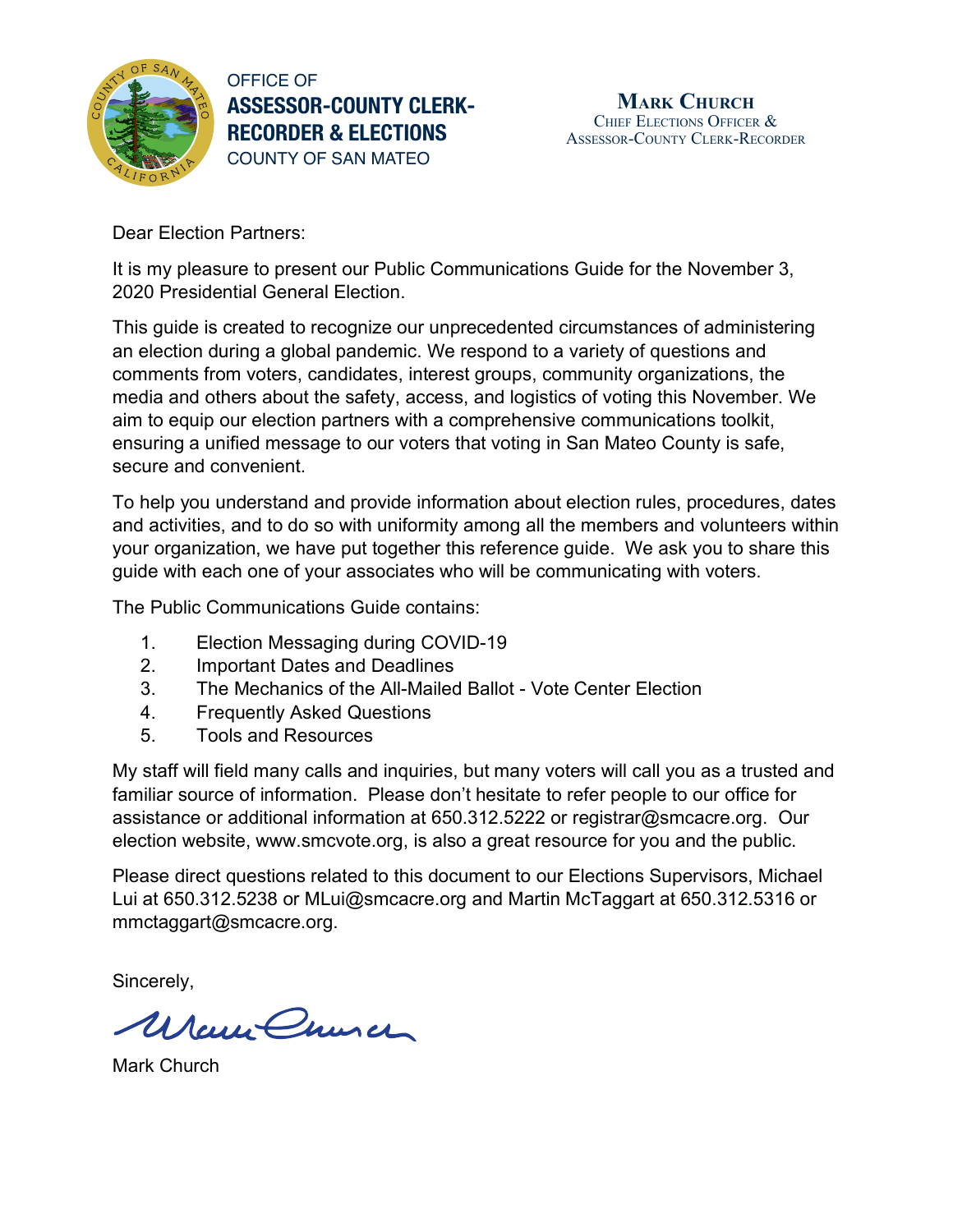# **Table of Contents**

| А. |  |
|----|--|
| В. |  |
| C. |  |
|    |  |
|    |  |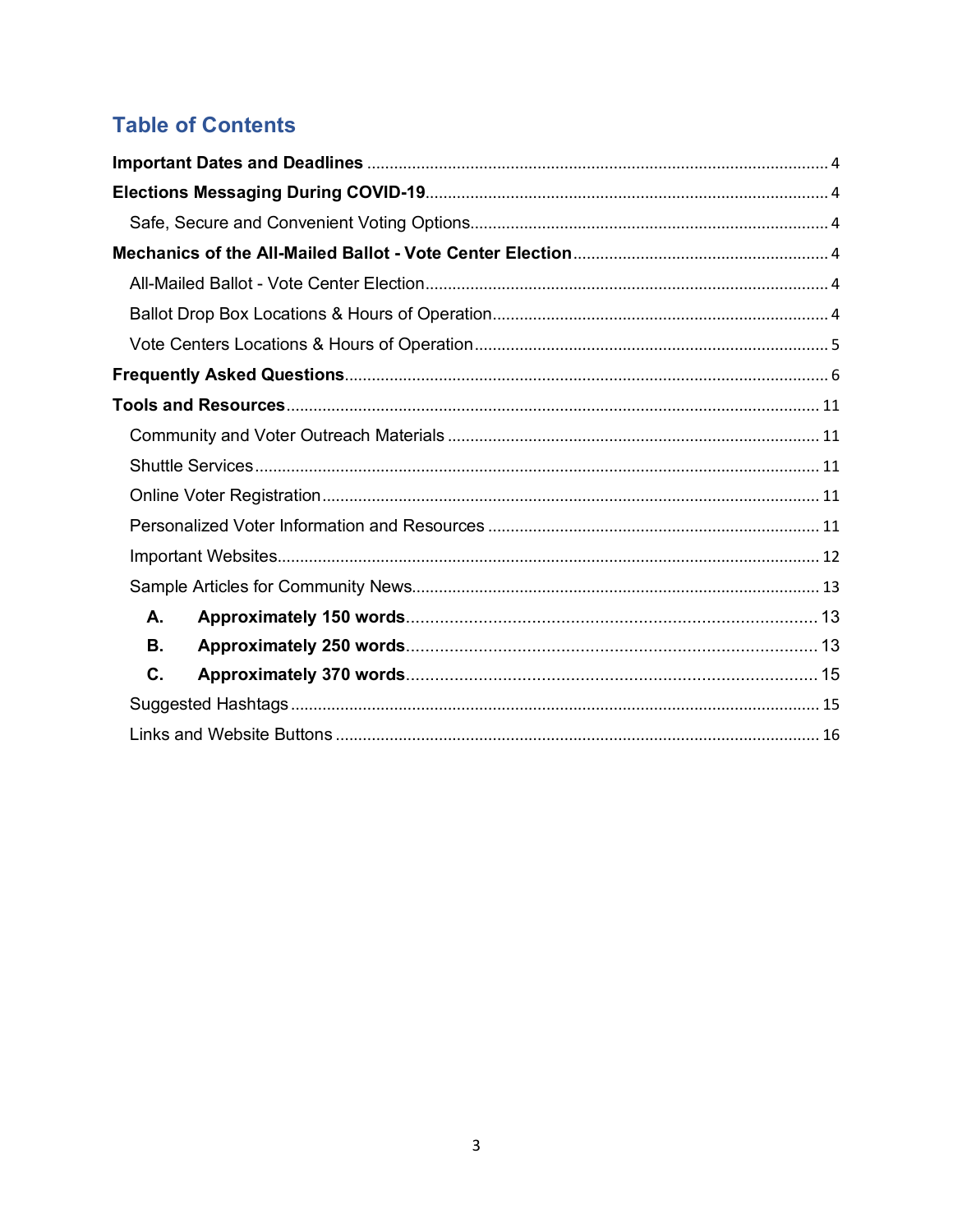## **Important Dates and Deadlines**

See Elections Website Calendar: https://www.smcacre.org/post/november-3-2020 election-calendar

## **Elections Messaging During COVID-19**

#### Safe, Secure and Convenient Voting Options

Ballots for the November 3, 2020 Presidential General Election will be mailed to all registered voters in the beginning of October. As a leader in California Vote-by-Mail Elections, San Mateo County has established the highest standards of excellence for Vote-by-Mail Elections. Voting by mail is safe, secure and convenient in this COVID-19 environment. Voters may vote from the safety and convenience of their homes, vote in person at one of our 45 Vote Centers or use our new Remote Accessible Vote-by-Mail Ballot system.

#### **Mechanics of the All-Mailed Ballot - Vote Center Election**

#### All-Mailed Ballot - Vote Center Election

San Mateo County will conduct the November 3, 2020 Presidential General Election as an All-Mailed Ballot - Vote Center Election.

In the beginning of October, every voter in the county will be mailed an Official Ballot, postage-paid return envelope and voting instructions. Delivery of the official ballots by the U.S. Postal Service to an individual voter will depend on the voter's local mail service. Many voters will vote as soon as they get the official ballot.

Voters may return the ballot through the mail using the postage-paid return envelope. Returned ballots postmarked on or before November 3 will be accepted provided the ballots are received by November 20.

Voters can also return their official ballots in-person at a Vote Center or Ballot Drop Box.

In order for a ballot to be counted:

- 1. The ballot MUST be received on time.
- 2. The voter's signature on the return envelope MUST match the signature in the voter's registration record. (This signature may be from their driver's license or state id.)

#### Ballot Drop Box Locations & Hours of Operation

39 accessible Ballot Drop Box Locations will be available beginning 29 days before Election Day\*+. Outdoor Ballot Drop Boxes will be open 24/7 until 8 p.m. on Election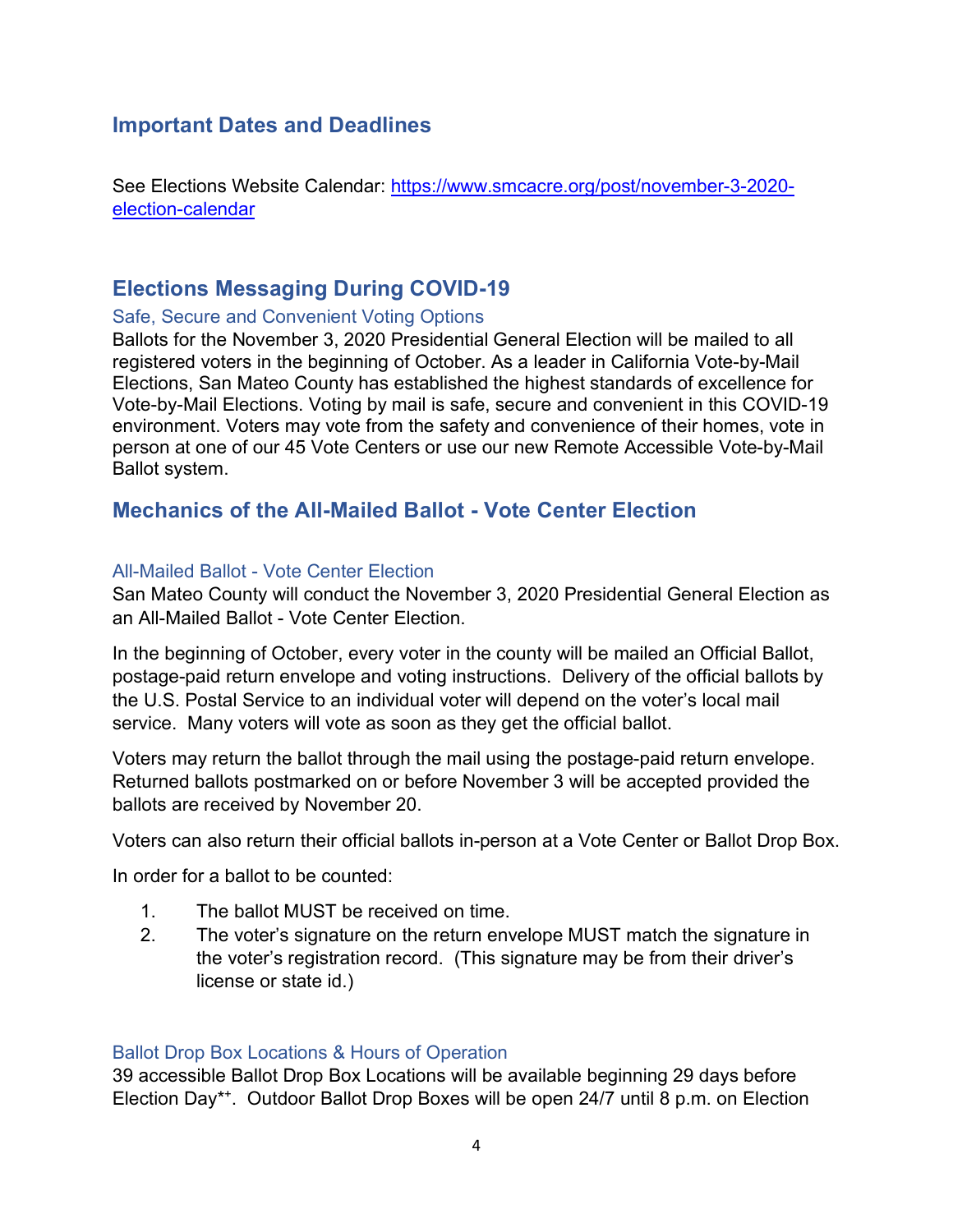Day. Indoor Ballot Drop Boxes are open during the building hours of operation of each location. Locations for all boxes are listed on our website here: www.smcacre.org/ballotdrop-box-locationsor go to smcvote.org and click Ballot Drop Box Locations.

**\*** Note: City Hall Ballot Drop Box Locations are open during regular city hall business hours including on Election Day. City Hall hours may vary.

**+** Under California Elections Code Section 4005, "a vote center that includes an exterior ballot drop box counts only as a single ballot drop location."

#### Vote Centers Locations & Hours of Operation

A complete list of Vote Centers and their hours of operation can be found on our website here: www.smcvote.org and click Vote Center Locations. An interactable Vote Center search/locator can be found on our website here: www.smcacre.org/vote/all

Voters may drop off ballots, get a new ballot or vote independently and privately on a ballot marking tablet at any Vote Center. All Vote Centers are accessible, and personnel will be on site to help voters requesting assistance.

All Covid-19 safety recommendations will be followed (masks, hand sanitizer, single use pens, etc.)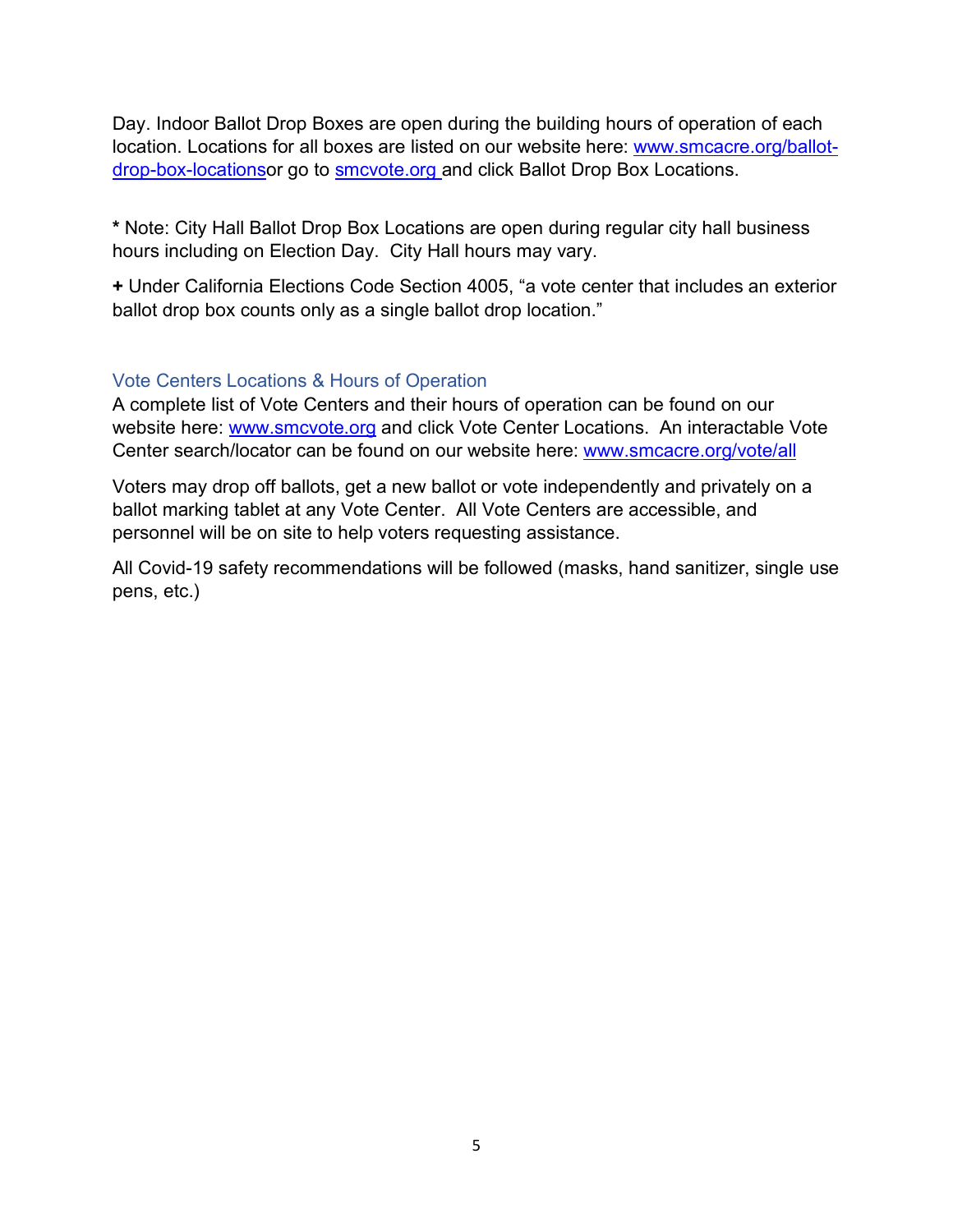# **Frequently Asked Questions**

## **Q: Why is San Mateo County conducting the November 3, 2020 Presidential General Election as an All-Mailed Ballot – Vote Center Election?**

A: Senate Bill 450, also known as the California Voter's Choice Act (VCA), was signed into law on September 29, 2016, authorizing any California county, including San Mateo, to conduct any election as an All-Mailed Ballot - Vote Center Election commencing in 2020. This legislation was part of a broad collection of election reforms designed to increase voter participation, increase voter engagement, and expand voting options, fundamentally changing how elections will be conducted in San Mateo County and participating jurisdictions.

Due to COVID-19, all registered voters in California will automatically receive a ballot in the mail for this election.

## **Q: What are the benefits of holding the November 3, 2020 Presidential General Election as an All-Mailed – Vote Center Ballot Election?**

A: There are several potential benefits to this program for both voters and districts.

- 1. Increased Voter Participation In looking at San Mateo County's own history of conducting countywide All-Mailed Ballot - Vote Center Election, the county saw an increase of 10% in voter turnout from a traditional polling place countywide special election to an all-mailed ballot special election. It is expected that a similar increase will be seen in November.
- 2. Increased Efficiency and Effectiveness Through real time access to countywide voter registration records at Vote Centers voter eligibility questions will be identified and resolved, which will dramatically reduce provisional voting. As well, unofficial results on Election Night will be reported faster as fewer locations will deliver ballots to the Registration & Elections Division office on Election Night.
- 3. Voter Convenience Voters will now have a ballot in hand beginning 29 days before Election Day. Voters may choose to return their ballot by mail with a postage paid return envelope or drop it off at 39 accessible Ballot Drop Box locations throughout the County at any time during the 30-day voting period. They may also choose to cast their ballot in person at 45 of our Vote Centers during the 30-day voting period.

## **Q: What are the requirements of VCA for the November 3, 2020 election?**

A: Under the VCA, every voter will receive their ballot in the mail with a postage paid return envelope. The law requires that Vote Centers and Ballot Drop Box locations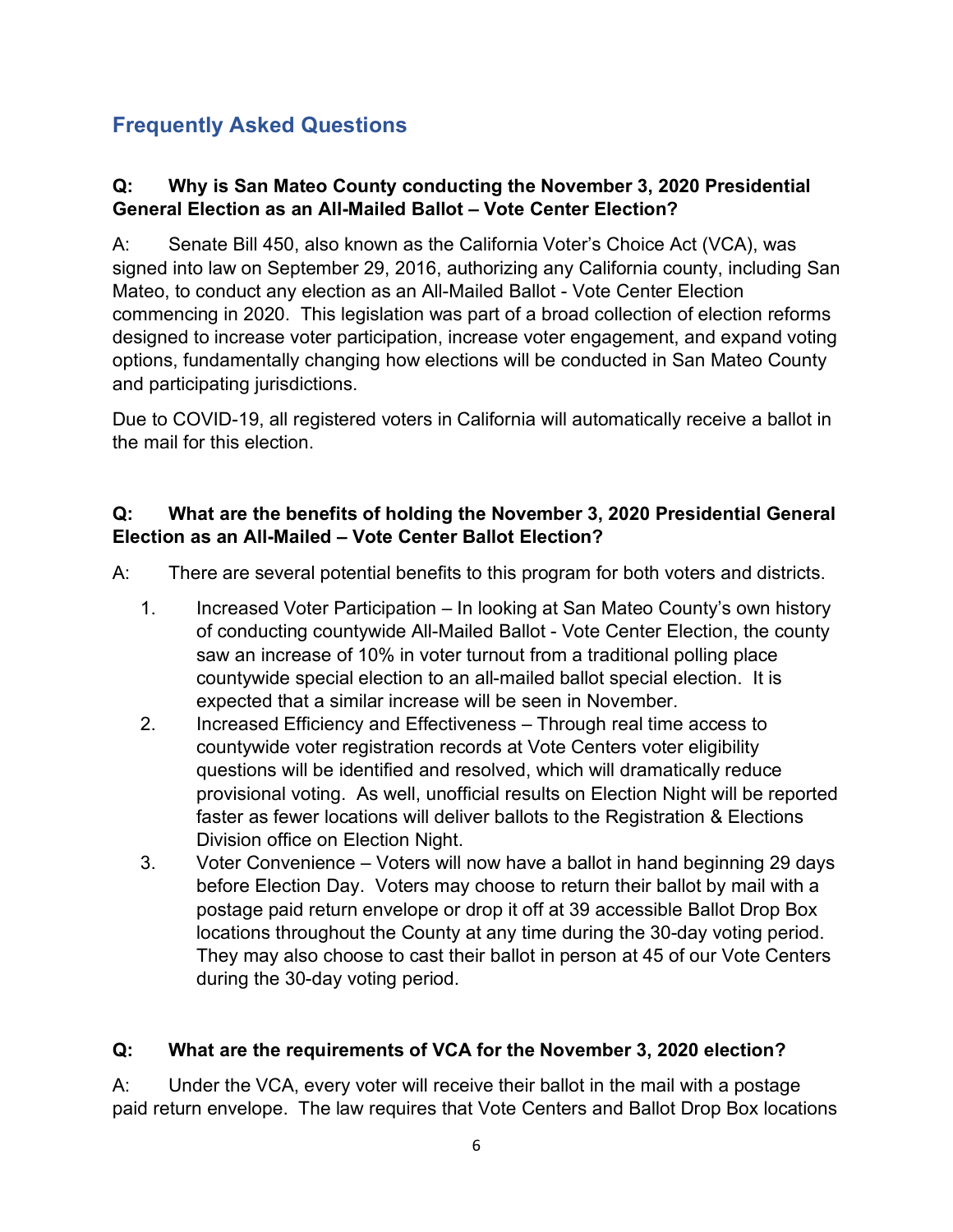be accessible to voters with disabilities, located near population centers, public transportation and near low-income and language minority communities.

## **Q: Do I have to vote by mail?**

A: No. San Mateo County voters may vote in person at any Vote Center in the county, with the first Vote Centers open 29 days before the election, and 45 Vote Centers open on Election Day. Information on Vote Centers can be found on our website here: https://www.smcacre.org/vote-center-locations.

#### **Q: If I live in Redwood City and want to vote in person on Election Day, will I have to go to the Redwood City Vote Center?**

A: No. One of the many benefits of the VCA is that voters can cast their ballots at any Vote Center countywide.

## **Q: When will I receive my ballot in the mail?**

A: Ballots will be sent out at the beginning of October. If a voter doesn't receive their ballot by October 12, 2020, they should contact our office by phone at 650.312.5222 or by email at registrar@smcacre.org. Voters can also vote in person at a Vote Center on or before Election Day.

## **Q: Will the City Clerk's Office have a ballot box?**

A: Yes, as in prior elections, we will continue to have ballot boxes available for drop off beginning 29 days prior to Election Day at each City Clerk's office in the County. Drop boxes may be located outdoors or indoors depending on the city. Details can be found here: https://www.smcacre.org/ballot-drop-box-locations.

## **Q: I missed the October 19 voter registration deadline; can I still vote?**

A: Yes. You can now register and vote the same day at any Vote Center all the way through Election Day.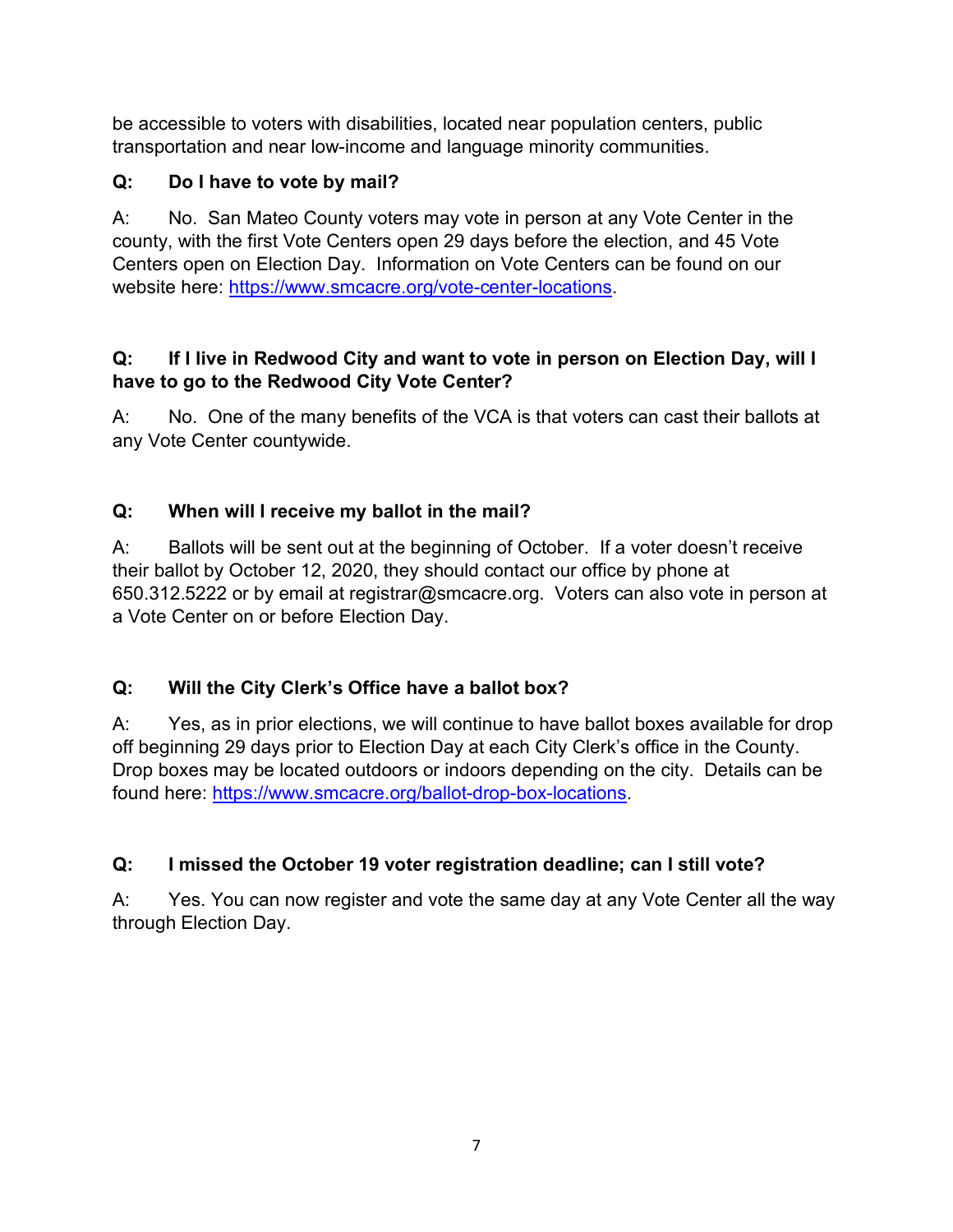#### **Q: Is the Registration & Elections Division going to do any outreach for those voters who don't usually vote by mail?**

A: Yes. It is very important that our office conduct a thorough outreach and media campaign. Voters who don't usually vote by mail will be alerted that they will receive a ballot by mail this October. The Elections Division will be contacting voters several times before and throughout the voting period to ensure that voters are aware the election will be conducted by all-mailed ballot. These extra mailings are an additional way our office can get address updates for voters in the county.

Our office will also be working with different media platforms to get the message out. This includes television, radio and newspaper that cater to the major language preferences of our voters (English, Spanish and Chinese). We will use social media, billboards and voter outreach events throughout the county to inform our voters.

## **Q: Does my vote by mail ballot need to reach the Elections Office by 8 p.m. on Election Night to count?**

A: No. On June 18, 2020, Governor Newsom signed into law Assembly Bill 860. This law states that as long as a vote by mail ballot is postmarked on or before Election Day and received within 17 calendar days, it will be counted. Accordingly, for the November 3, 2020 election, all ballots that are postmarked on or before November 3, 2020 and received by November 20, 2020 are on time. This legislation is for all elections, not just those under the California Voter's Choice Act.

## **Q: How has COVID impacted the election? What are you doing to mitigate the risks?**

A: Whether you vote by mail or vote in person, voting is safe and secure in San Mateo County. Every registered voter will be sent a ballot in the mail in early October. Voters who need to vote in person may visit any of our 45 Vote Centers where face masks and social distancing will be enforced. Voters can also receive and mark their ballot on the Remote Accessible Vote by Mail system – ballots must be printed and either mailed or dropped off in an envelope with their Oath of Voter form. We can accept and count ballots that are postmarked on or before Election Day if they are received by our office until 17 days after Election Day.

## **Q: What is your plan if the USPS is shut down?**

A: Voters have numerous voting options for the November election. Voter may obtain a ballot (or vote) at one of 45 Vote Centers or via the Remote Accessible Vote by Mail system. Voters may return their mail ballots at any one of 39 ballot drop box locations and at a Vote Center. We can accept and count ballots that are postmarked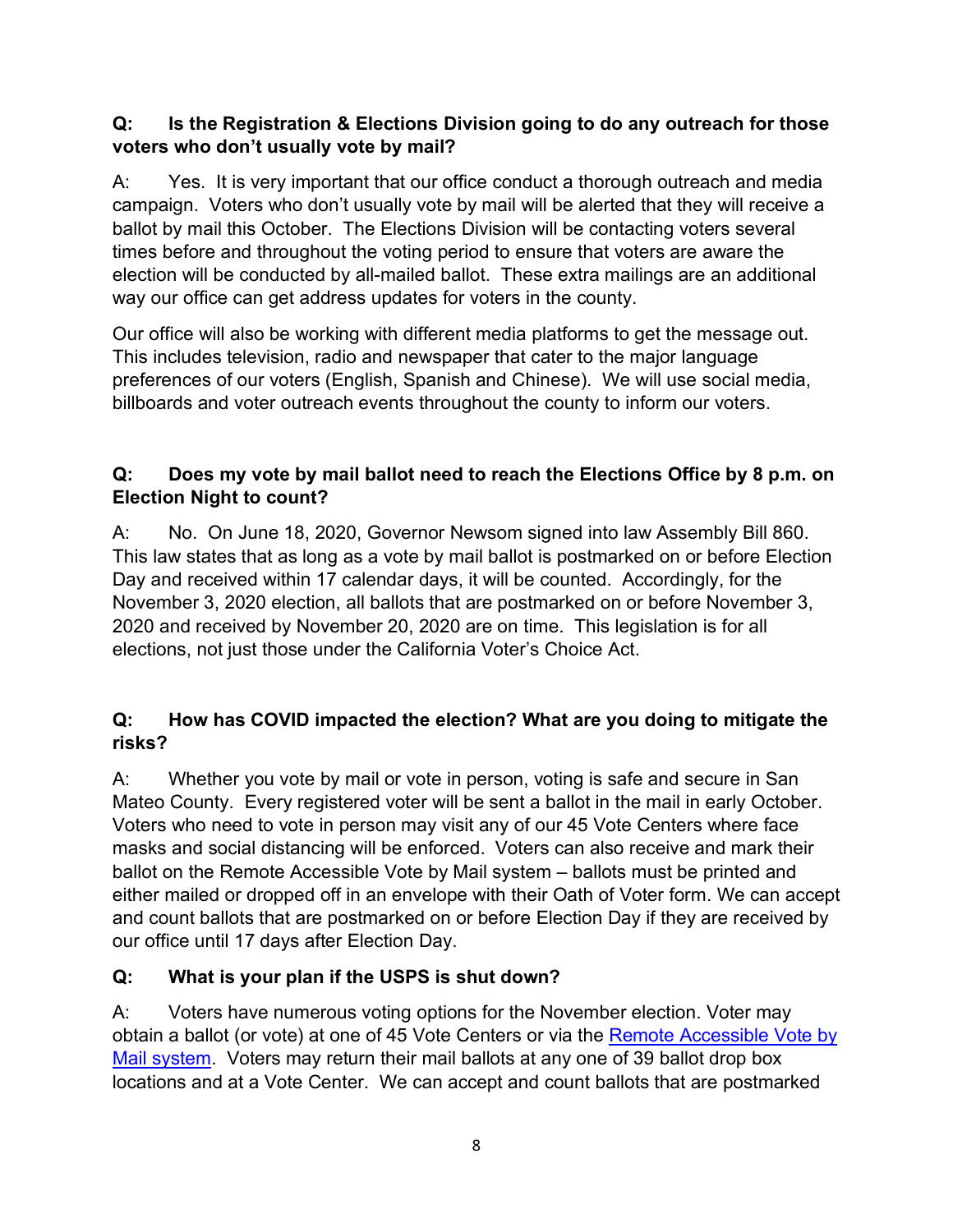on or before Election Day if they are received by our office until 17 days after Election Day.

## **Q: I heard hundreds of thousands of ballots were thrown out in March. How do I ensure my vote counts for this election?**

A: Every vote by mail ballot envelope is required to be signed by the voter. Every signature is reviewed by an elections official to ensure it matches the signature on the voter's registration. Our office also compares the signature to past signatures on file from previous elections and/or electronic DMV signatures. If a signature is missing or does not match the voter's record, staff will reach out to the voter via mail, email, and phone call to invite the voter to provide a signature. If a signature is never provided or a match cannot be made after our outreach efforts, the ballot cannot be counted. To track your ballot's status, sign up for BallotTrax at Wheresmyballot.sos.ca.gov to ensure that your ballot is received by our office.

## **Q: What are my voting options for November?**

A: Voters may vote by mail, drop off their ballot into a County Ballot Drop Box, vote in-person, or vote via the Remote Accessible Vote by Mail system.

- Vote by Mail: every registered voter will receive a ballot in the mail beginning October 5.
- Drop Boxes: 39 locations throughout the County. Info is posted here: www.smcvote.org.
- Vote Centers: 45 locations throughout the County. Social distancing and masks are mandatory at all locations. Info is posted here: www.smcvote.org.

## **Q: What changes can I expect to see at a Vote Center?**

A: Every Vote Center will require social distancing and the wearing of masks. All voting equipment, supplies, entrances/exits, chairs, and countertops will be regularly cleaned and sanitized.

## **Q: How often are Ballot Drop Boxes checked/emptied?**

A: Indoor and Outdoor Ballot Drop Boxes will be checked and emptied twice a week, on Tuesdays and Thursdays.

## **Q: I'd like to request and obtain a Vote by Mail ballot now. How do I do that?**

A: Every registered voter in San Mateo County will automatically be sent a ballot in the mail in early October – no action needed. Unfortunately, you cannot obtain a ballot sooner – the ballot is currently being designed and created. To track the status of your ballot to and from our office, please register for a new service called BallotTrax at wheresmyballot.sos.ca.gov.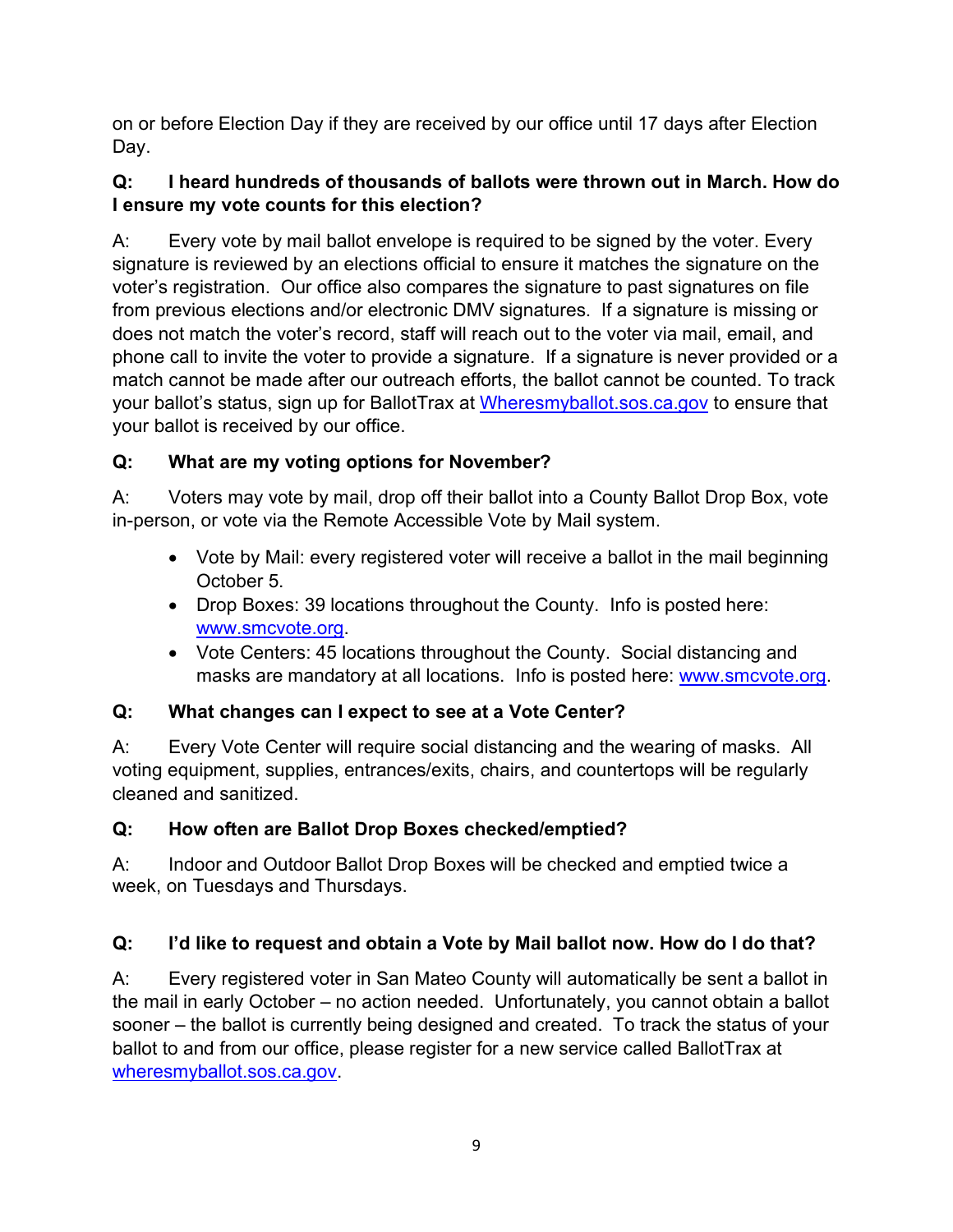## **Q: I haven't received my ballot yet**

A: Ballots will arrive in early October. Every registered voter will receive a ballot in the mail.

## **Q: How can I track my Vote by Mail ballot? How do I know my ballot was counted?**

A: You can use a new service called "Where's My Ballot?" to track your Vote by Mail ballot. Where's My Ballot is a way of tracking your Vote by Mail ballot every step of the process. You can sign up to receive text messages, emails or phone calls when your ballot was mailed, when it was received by the post office if you mailed it back and when it was accepted by the Elections Office. If you do not subscribe to "Where's My Ballot?", you can still check the status of your ballot at "My Election Info".

## **Q: I am having problems logging in to Where's My Ballot.**

A: To log in to wheresmyballot.sos.ca.gov you need to use the exact first name, last name, date of birth, and zip code that you are registered with. It needs to be your residence address zip code not your mailing address zip code. If you are still unable to log in, please contact our office.

## **Q: Is there anything else I should know?**

A: Yes! San Mateo County is excited to be a part of the California Voter's Choice Act, and we believe that it will greatly benefit voters, providing voting options and increasing voter participation. Please contact our office at 650.312.5222 or registrar@smcacre.org if you have any further questions.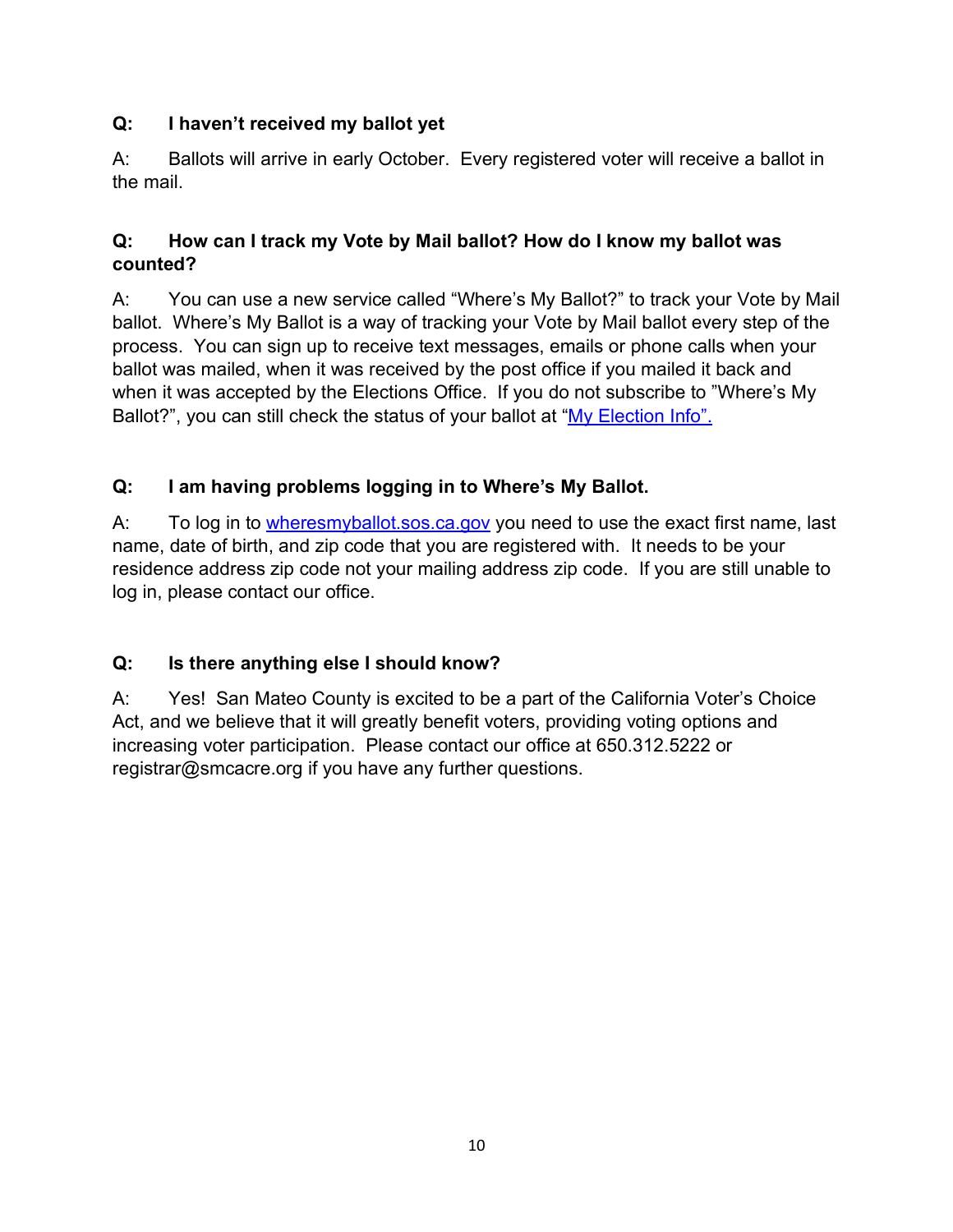# **Tools and Resources**

#### Community and Voter Outreach Materials

The San Mateo County Registration & Elections Division is conducting a comprehensive outreach program which is described on our website www.smcacre.org/californiavoters-choice-act.

There you can view our:

- Community & Voter Outreach Plan which details how we will use technology, traditional media, direct-to-voter mailings and community engagement to increase voter participation in the All-Mailed Ballot – Vote Center Election.
- Community Partners
- Download the Voter Education and Outreach Toolkit

#### Shuttle Services

Since there will be fewer polling places during this all-mailed ballot election, voters may want to plan transportation to and from the Vote Centers and City or Town Halls. We have alerted San Mateo County Paratransit to this need. If a voter is certified to use Redi-Wheels, they should call the number on their card at least one day in advance or call the SamTrans customer service center at 1.800.660.4287.

#### Online Voter Registration

Voters may now register to vote online at www.registertovote.ca.gov. The deadline to register for this election is 11:59 p.m. on October 19, 2020. See our website www.smcacre.org/register-vote for more information about registering to vote.

#### Personalized Voter Information and Resources

Voters can receive personalized voting information on our website at www.smcacre.org/my-election-info.

This convenient tool allows voters to access information at every stage of the election process. By entering his or her house number, zip code, and birth date (mmddyyy) into the form, the voter will be able to:

- Confirm their voter registration status
- Find Vote Center information for this election
- View and/or Print the Sample Ballot & Official Voter Information Pamphlet
- Request a replacement Vote by Mail ballot
- Track & confirm the dates the ballot was mailed to the voter and received by the Elections Office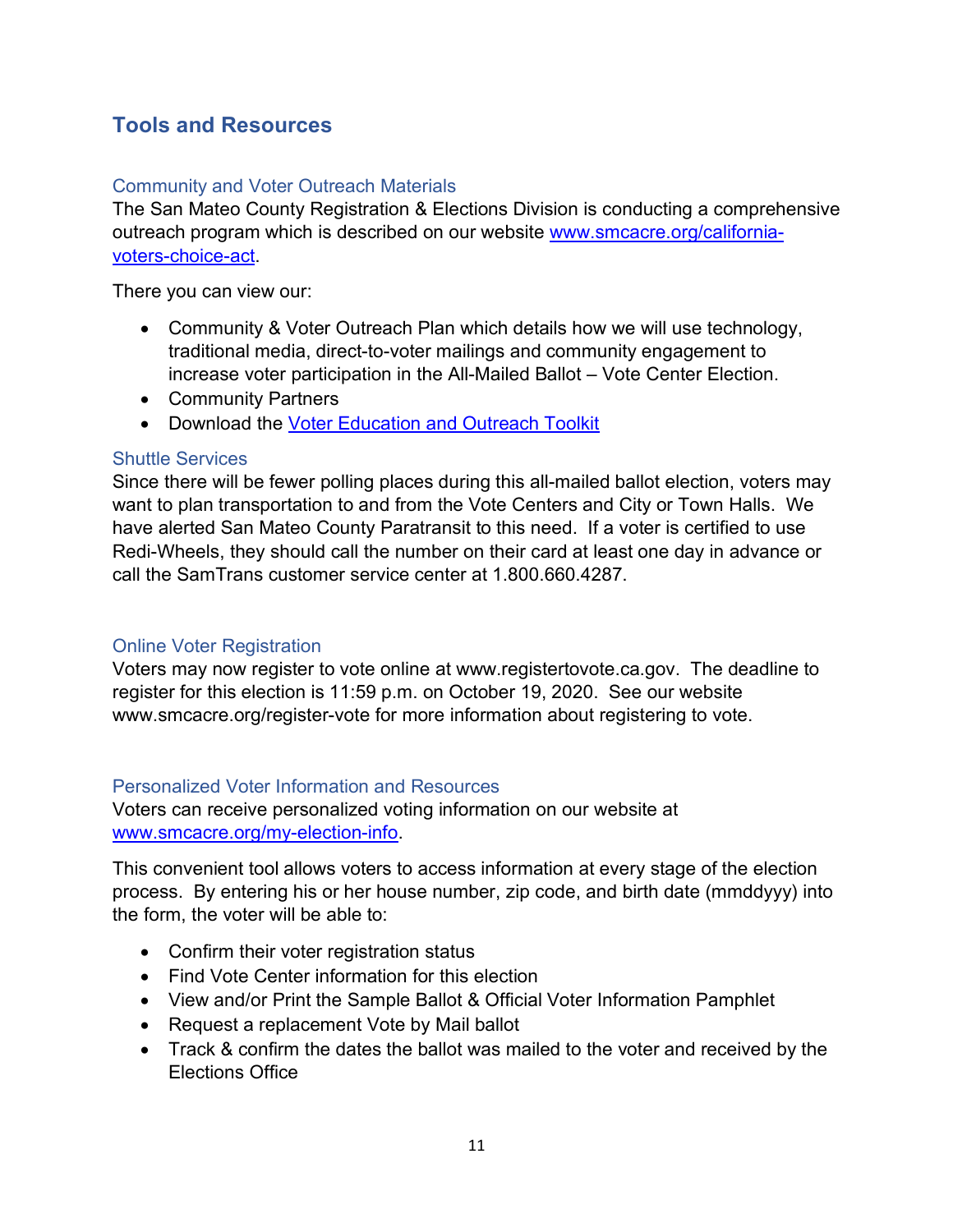#### Important Websites

- San Mateo County Registration & Elections Division www.smcacre.org and www.smcvote.org Twitter & Instagram @SMCvote, YouTube - smcvote
- California Secretary of State www.sos.ca.gov @CASOSvote
- League of Women Voters votersedge.org and easyvoterguide.org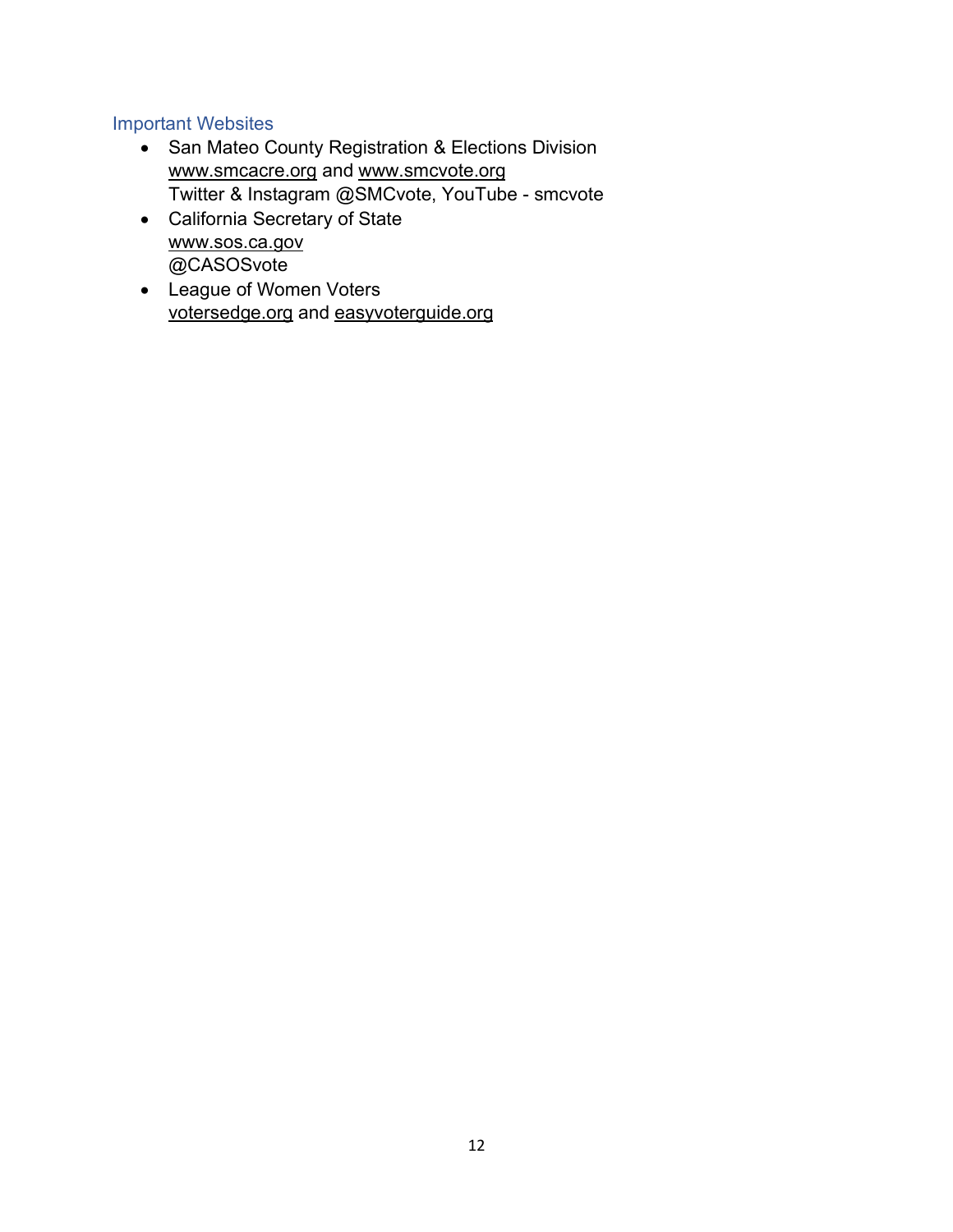#### Sample Articles for Community News

We have drafted samples of articles you may like to use in newsletters or other venues to give your community more information about the November 3, 2020 Presidential General Election. Feel free to copy, paste and send.

#### **A. Approximately 150 words**

Need-to-Knows about November's All-Mailed – Vote Center Ballot Election:

#### **WHEN?**

- Watch for your ballot in the mail in early October.
- Voter Registration closes on October 19, 2020. Pick up a paper voter registration card or go online registertovote.ca.gov by 11:59 p.m. October 19. Postmarks count.
- Voters not registered can still vote. Stop by at a Vote Center in the County, register and vote.
- Return your ballot by Election Day, November 3, 2020. Postmarks count.

#### **WHERE?**

- At home, at work, or on the go! Cast a Vote-by-Mail ballot starting early October
- 45 Vote Centers and 39 Ballot Drop Box locations

#### **HOW?**

- Vote-by-Mail: US Postal Service. Return or postmark your ballot by November 3
- Drop Off Voted Mail Ballot at any Vote Center or Ballot Drop Box Locations in San Mateo County starting October 5 through 8 p.m. on Election Day
- Vote in Person at a Vote Center starting October 5

#### **WHAT?**

- www.smcacre.org/current-election shows what is up for election
- www.smcacre.org/my-election-info shows what is on YOUR ballot

## **B. Approximately 250 words**

Starting in early October, all registered voters will be mailed an Official Ballot with a postage-paid return envelope for the November 3, 2020 Presidential General Election. Voting by Mail is safe, secure and convenient. Voters may return their ballot in the mail,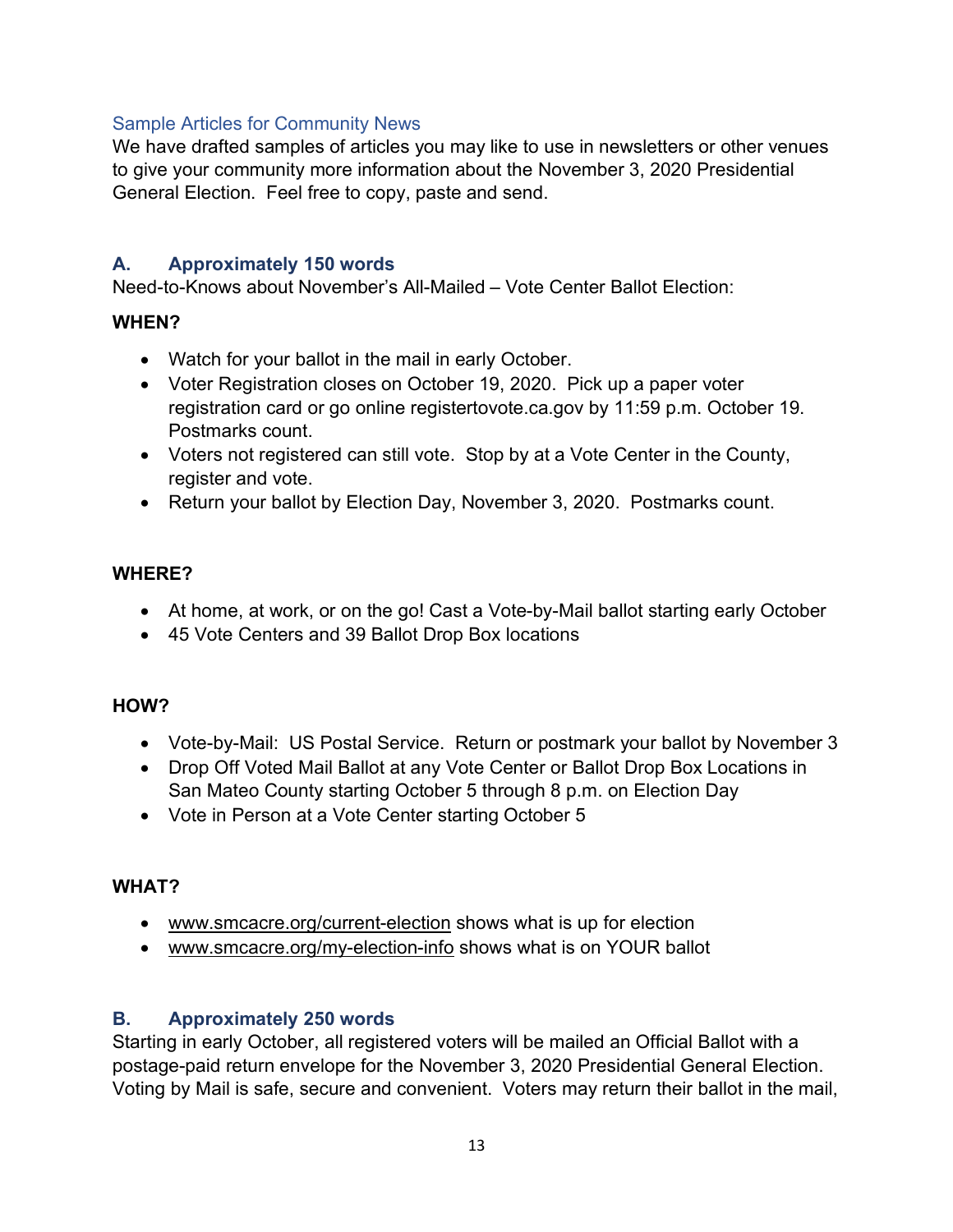to a Ballot Drop Box or at a Vote Center. New to this election, voters can use "Where's my ballot?", a new feature enabling voters to track their ballots from the moment they are mailed by our office to the time they are returned. Sign up at www.smcvote.org to receive text alerts, email notification, and updates. If voters haven't received their ballot by October 12, contact the Registration & Elections Division at 650.312.5222 or registrar@smcacre.org.

For in-person voting, voters may visit any one of 45 Vote Centers in San Mateo County. All Vote Centers will comply with County Health Department and CDC COVID-19 safety standards. Voters must wear masks and adhere to all social distancing practices. Three Vote Centers will be open 9 a.m. to 5 p.m. from October 5 to October 30 (weekdays only). 45 Vote Centers will be open 9 a.m. to 5 p.m. from October 31 to November 2. All 45 Vote Centers will be open 7 a.m. to 8 p.m. on November 3 (Election Day). At a Vote Center, voters can drop off their voted ballot at our Curbside Ballot Drop-Off, get a new or replacement ballot or vote on a ballot marking tablet. Check the Sample Ballot & Voter Information Pamphlet or www.smcvote.org for location details.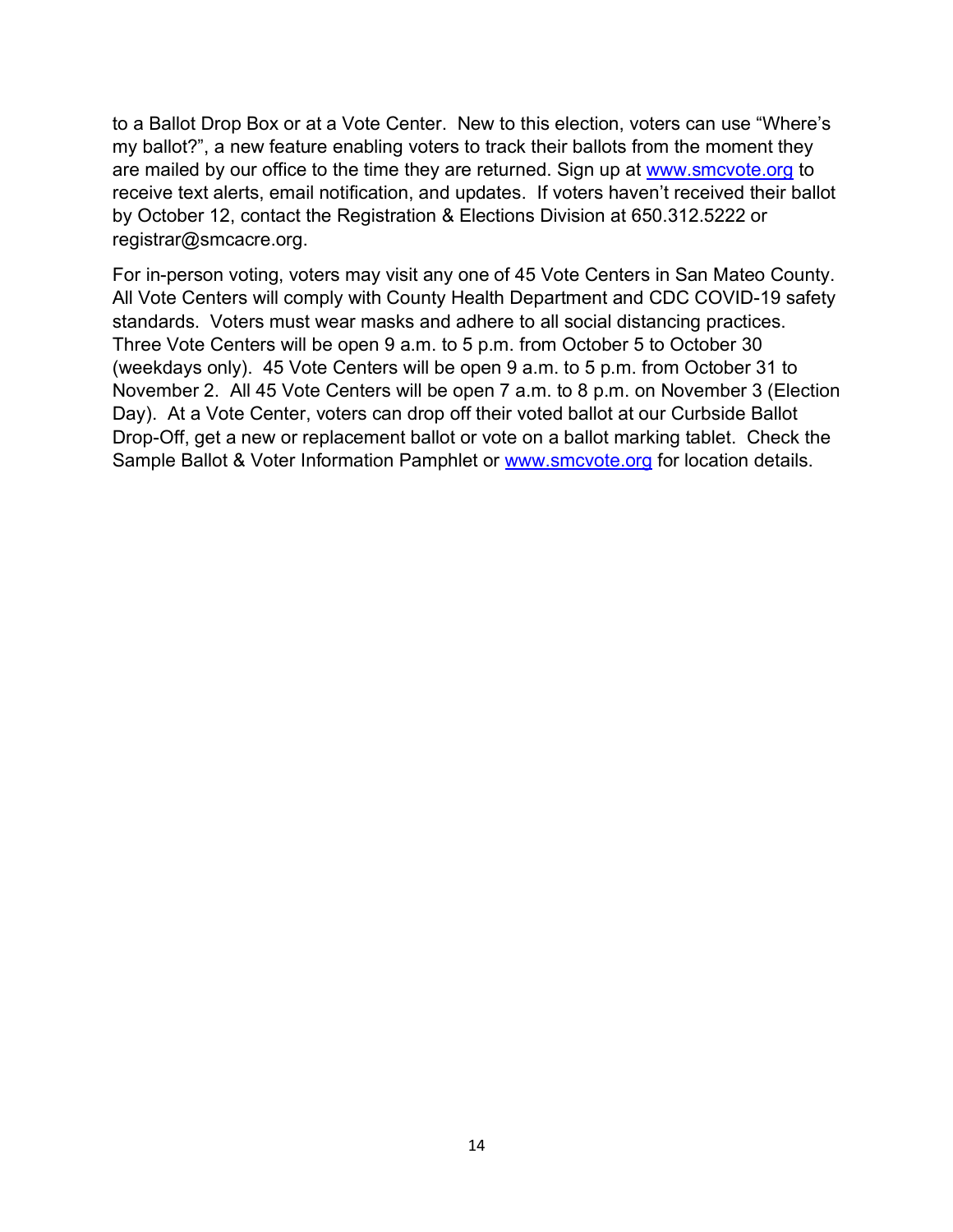#### **C. Approximately 370 words**

Dear Voter,

As the November 3, 2020 Presidential General Election approaches, we are providing you information on how you can vote safely, securely, and conveniently this election during this COVID-19 pandemic.

Starting in early October, all registered voters will be mailed an Official Ballot with a postage-paid return envelope for the November 3, 2020 Presidential General Election. Voting by Mail is safe, secure and convenient. Return your ballot in the mail, to a Ballot Drop Box or at a Vote Center.

New to this election, you can use "Where's my ballot?", a new feature enabling voters to track their ballots from the moment they are mailed by our office to the time they are returned. Sign up at www.smcvote.org to receive text alerts, email notification, and updates. If you haven't received your ballot by October 12, contact the Registration & Elections Division at 650.312.5222 or registrar@smcacre.org.

For in-person voting, you may visit any one of 45 Vote Centers in San Mateo County. All Vote Centers will comply with County Health Department and CDC COVID-19 safety standards. Voters must wear masks and adhere to all social distancing practices. Three Vote Centers will be open 9 a.m. to 5 p.m. from October 5 to October 30 (weekdays only). 45 Vote Centers will be open 9 a.m. to 5 p.m. from October 31 to November 2. All 45 Vote Centers will be open 7 a.m. to 8 p.m. on November 3 (Election Day). At a Vote Center, voters can drop off their voted ballot at our Curbside Ballot Drop-Off, get a new or replacement ballot or vote on a ballot marking tablet. Check your Sample Ballot & Voter Information Pamphlet or www.smcvote.org for location details.

If you would like to learn more, please visit www.smcvote.org where you can find indepth information on this upcoming election, including Ballot Drop Box and Vote Center locations and hours of operation.

Let's go vote!

Regards,

Your name

#### Suggested Hashtags

#### **Specific to November 3, 2020 Presidential General Election**

- MoreDaysMoreWays
- #DontDelayVoteToday
- #NovemberGeneralElection